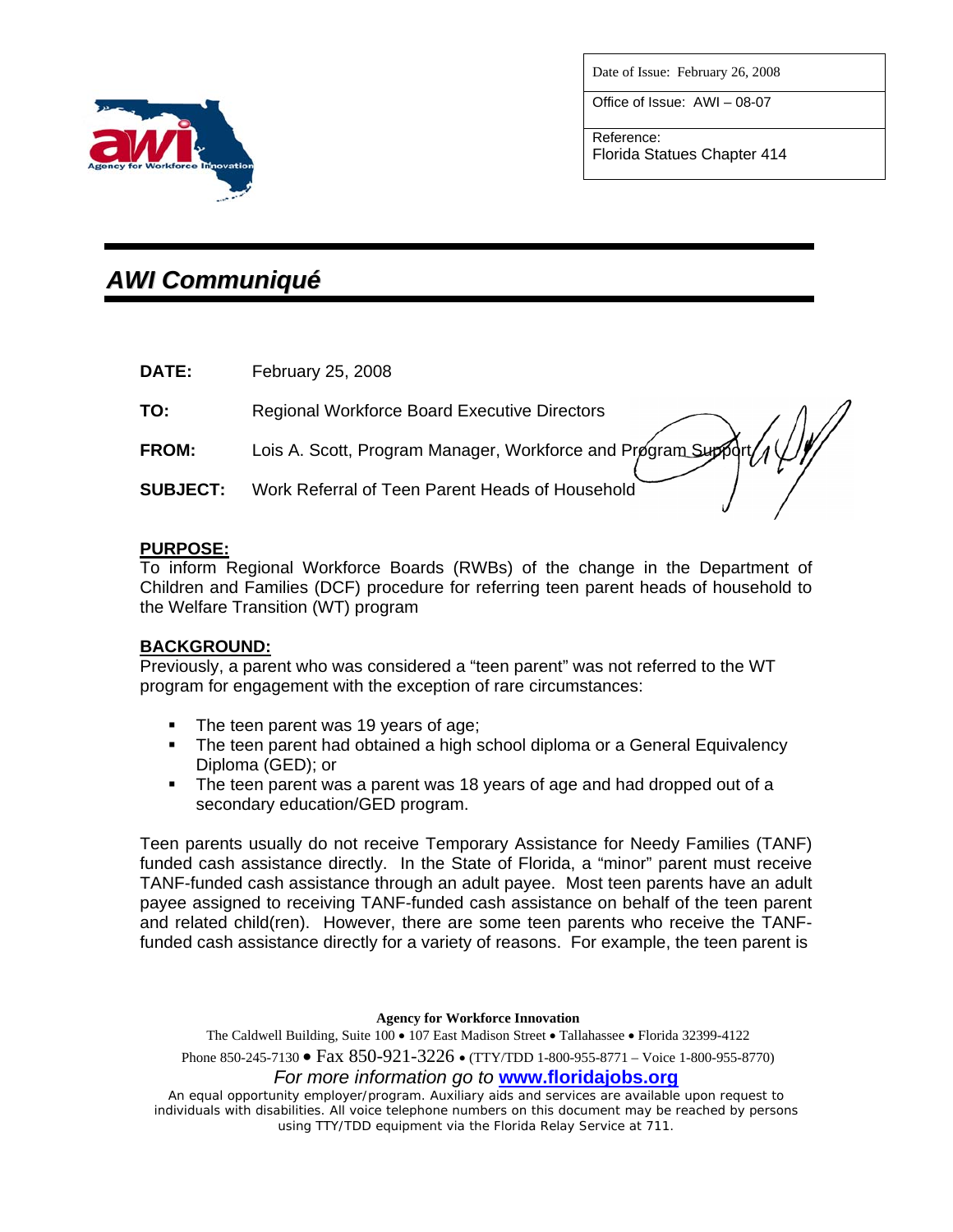married, emancipated or the State has not been able to designate a responsible adult payee. Teen parents who are minors that receive the TANF-funded cash assistance payment directly are called "minor heads of household." Minor heads of household are included in the participation rates.

#### **Eligibility Requirements-Florida Statutes Chapter 414**

Heads of household who are under 18 years of age and do not have a high school diploma or a GED are required to attend school or engage in a program that leads to a secondary education diploma/GED as a condition of eligibility for TANF-funded cash assistance. An 18 year old who does not have a high school diploma or a GED and has dropped out of school may apply for assistance as an adult. This teen parent is not considered a "minor" in the State of Florida. As a legal adult, age 18, the teen parent may apply for cash and be subject to participation requirements.

### **Participation Credit Based--Federal Regulations**

Education or training for teen parents under the age of 20 who do not have a high school diploma or a GED may include educational programs that are vocational in nature but also assist the teen parent with securing a secondary education diploma or GED. Federal law also emphasizes the importance of teen parents securing a high school diploma or a GED by allowing heads of household who are under the age of 20 to be considered meeting performance requirements for participation rate purposes if:

- A single parent head of household who does not have a high school diploma or a GED maintains "Satisfactory attendance in a program that leads to a secondary education diploma or a GED";
- A single parent head of household who does not have a high school diploma or a GED and who participates in "Education directly related to employment" for an average of 20 hours per week;
- A two-parent family with two work-eligible heads of household without a high school diploma or a GED both participate in one of the following educational activities for an average of 20 hours per week:
	- o Maintains "Satisfactory attendance in a program that leads to a secondary education diploma or a GED"; and/or
	- o "Education directly related to employment."

Prior to Federal Fiscal Year 2007, minor heads of household were counted as fully participating for the participation rates if the DCF's data entry system indicated that they were attending school. However, the internal controls outlined in the Interim Final Rule require the State to collect documentation of participation and proof of satisfactory progress for individuals engaged in secondary education programs. Although the Final

#### **Agency for Workforce Innovation**

The Caldwell Building, Suite 100 • 107 East Madison Street • Tallahassee • Florida 32399-4122 Phone 850-245-7130 • Fax 850-921-3226 • (TTY/TDD 1-800-955-8771 – Voice 1-800-955-8770)

*For more information go to* **www.floridajobs.org**

An equal opportunity employer/program. Auxiliary aids and services are available upon request to individuals with disabilities. All voice telephone numbers on this document may be reached by persons using TTY/TDD equipment via the Florida Relay Service at 711.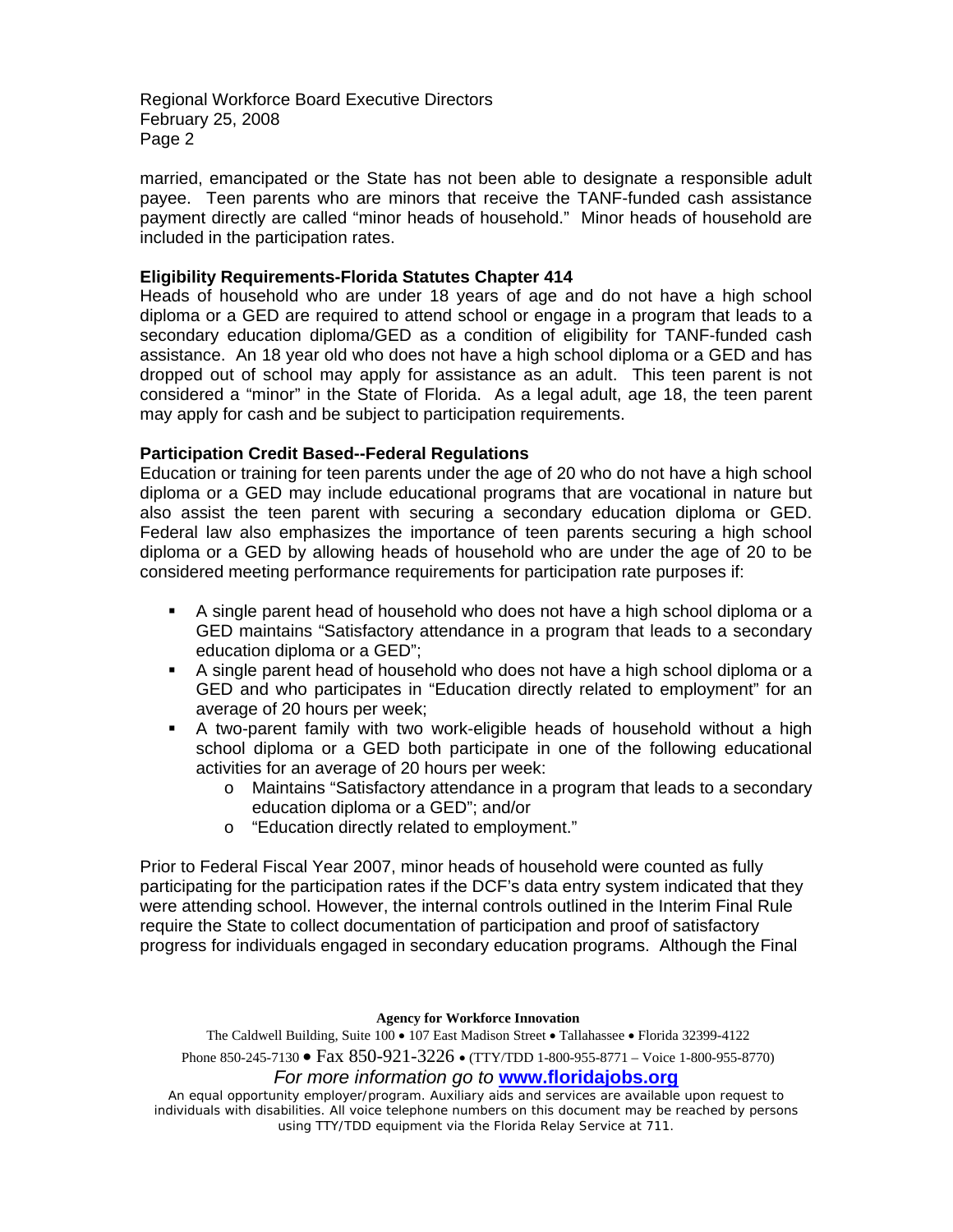Rule published in 2008 may allow the State of Florida to change the Work Verification Plan, Florida is operating under an approved Work Verification Plan that requires "satisfactory progress" for hours to be included in the participation rates if the participant is engaged in "Satisfactory attendance in a program that leads to a secondary education or a GED" or in "Education directly related to employment". This was required by the United States Department of Health and Human Services (HHS) when the initial

Work Verification Plan was being drafted and approved. The Interim Final Rule is in effect until October 1, 2008. For school attendance to be included in the participation rates:

- The number of hours the teen parent is required to attend to meet satisfactory attendance must be established in advance with a schedule or syllabus from the educational institution;
- The hours of participation must be verified by a designee established by the institution;
- The actual completed hours must be documented according to Florida's Work Verification Plan; and
- **Currently the participant must also be progressing at a satisfactory rate.** Satisfactory progress must be documented and retained in the case file. Although the **Final Rule** published in 2008 modifies this requirement, Florida is still required to operate under its approved plan until October 1, 2008.

# *Effective March 1, 2008, the DCF will refer all work eligible minor heads of household to the WT program as mandatory program participants.*

# **REFERENCES:**

Procedural Change - Work Referral of Teen Parent Head of Households [Florida Statues Chapter 414](http://www.flsenate.gov/statutes/index.cfm?App_mode=Display_Statute&URL=Ch0414/ch0414.htm) [Title 45, Public Welfare, 1999](http://www.access.gpo.gov/nara/cfr/waisidx_99/45cfrv2_99.html) [Interim Final Rule, 2006](http://www.acf.dhhs.gov/programs/ofa/tanfregs/tfinrule.pdf) [Work Verification Plan](http://www.floridajobs.org/pdg/WT_StLegis.html)

# **ACTION REQUIRED:**

Teen parents receiving TANF-funded assistance and who designated as heads-ofhousehold will be referred to the RWBs for engagement in the WT program starting March 1, 2008 by the DCF. This is less than 50 cases Statewide.

 **Work Registration**-teen parents who are under 19 years of age and are in school full-time will not be required to register for work. If an 18 year old is in school full-time and demonstrates full-time attendance at the time of application with DCF, the applicant will not be required to complete the work registration process. If an 18 year old has left school (dropped out), the teen parent may still receive cash assistance. The teen parent will be required to register for work and will be subject to penalties. *The DCF will determine if the teen parent is subject to the work registration requirements.* If the teen parent is required to register for work, (s)he will be provided the appropriate directions to complete the work registration process at the local Career Center. The DCF will be responsible for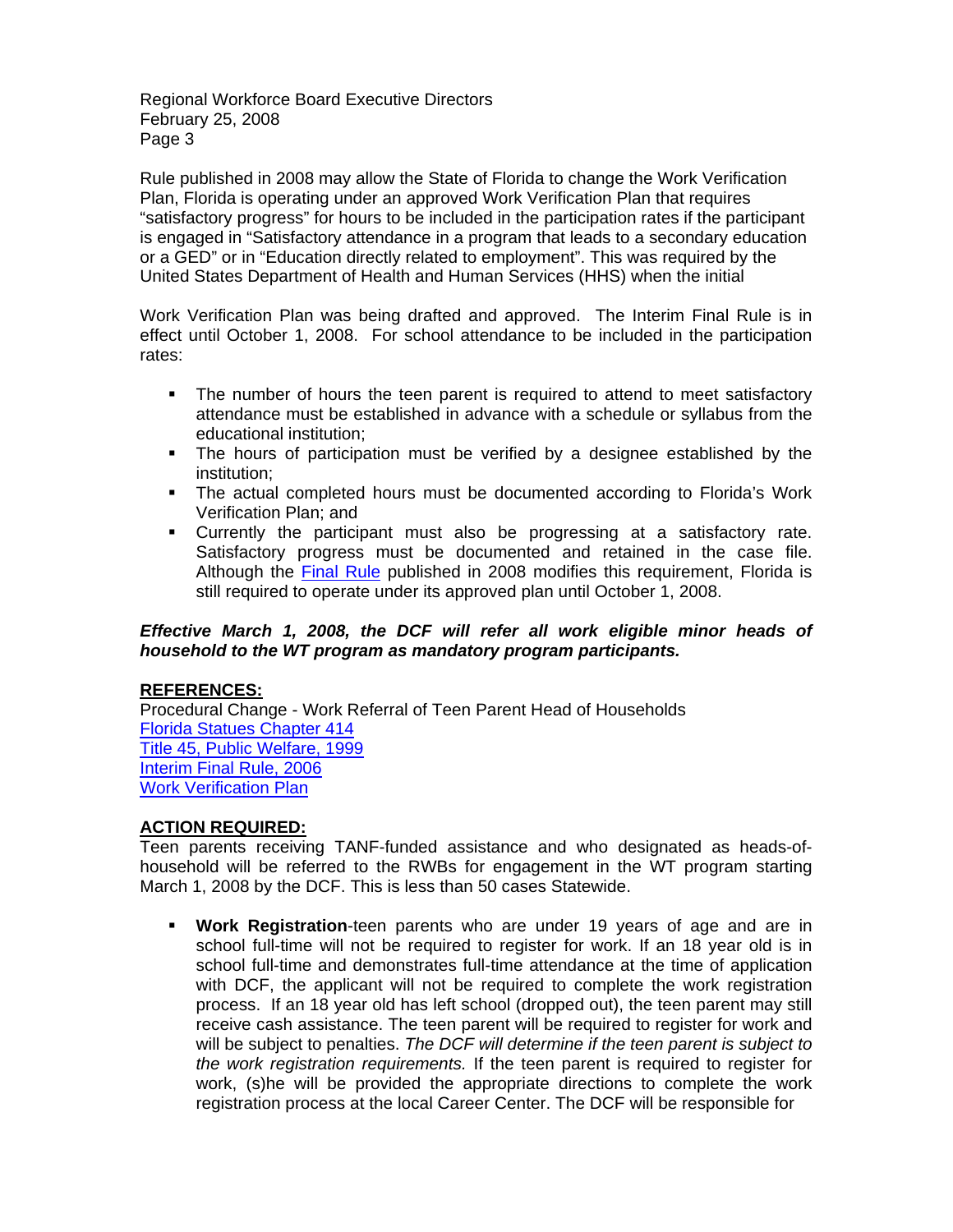> denying assistance if the teen parent does not cooperate with work registration requirements.

- The RWBs will be required to engage the program participant once referred to the WT program.
	- o An initial assessment of the participant's skills, work history and employability must be completed within 30 days of becoming eligible for assistance and being referred to the WT program.
	- o The WT program staff and program participants must develop and sign an Individual Responsibility Plan (IRP) as required under the Florida TANF State Plan.
- The RWBs will be required to track the attendance and progress of teen parents who are engaged in education, training and other activities.

The focus of participation is to assist teen parents without a high school diploma or a GED with securing a secondary diploma or a GED. After assessing the participant's needs, barriers, skills and goals, the participant may choose to participate in an alternative education/employment program that combines hands-on-training and classroom activities. The RWB may choose to engage participants in a manner that meets the participants' learning styles, needs, barriers and goals. However, minors are subject to the Child Labor laws.

- If the teen parent head of household stops attending school, training and/or other assigned program, the counseling process must be initiated.
	- o If the RWB learns that a teen parent head of household is not attending school or the teen parent fails to provide verification of attendance/progress, the RWB must initiate the counseling process.
	- o Staff should follow the counseling process according to the [Work Penalty](http://www.floridajobs.org/pdg/guidancepapers/037wrkpenaltyprepenaltywtrev012104.rtf)  [and Pre-Penalty Guidance](http://www.floridajobs.org/pdg/guidancepapers/037wrkpenaltyprepenaltywtrev012104.rtf) paper. If the teen parent is under 18 years of age and does not have a high school diploma or a GED, program staff should not request a sanction beyond level one. The sanctions are not requested in a progressive manner while the participant who is under the age of 18 and does not have a high school diploma or GED. Once the participant turns 18 years of age or secures a high school diploma or a GED, the participant is subject to the sanction levels.
- If the RWB requests a sanction on a teen parent head of household (18 years of age or younger) who does not have a high school diploma or a GED for failure to attend school, the participant may go to the DCF and show proof that they have returned to have the sanction removed. Because participation in a secondary education program or an equivalent program is a condition of eligibility, the participant does not necessarily have to bring the documentation to the RWB to have the penalty removed from the case.
	- o The RWB should receive an alert from the DCF stating that the penalty has been removed once the teen parent head of household had demonstrated to the DCF that (s)he has returned to school.